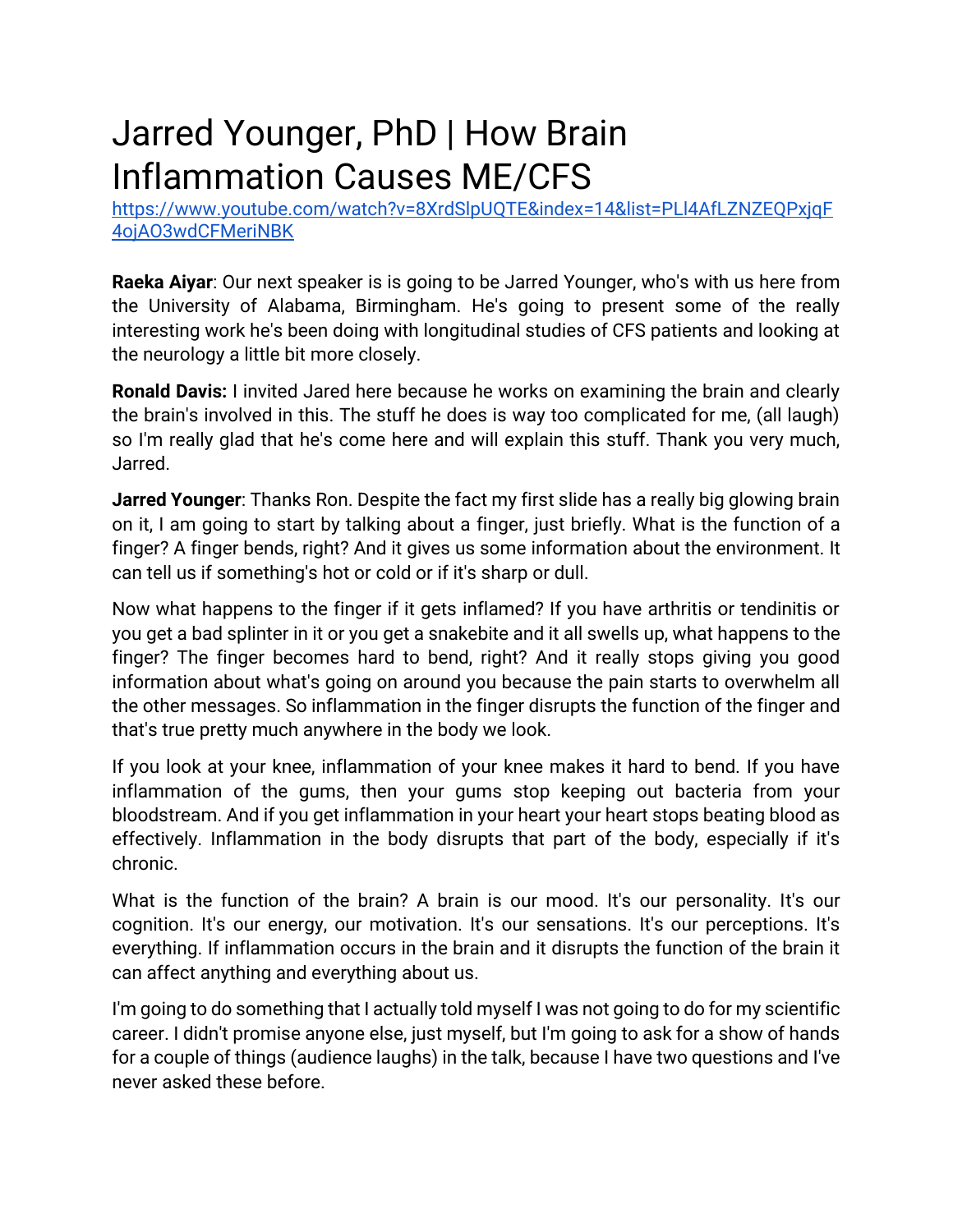The first one is how many of you have ever gone to a physician or a clinician and you got a diagnosis of inflammation in your body. Tendinitis, arthritis, gingivitis, conjunctivitis, bronchitis, any kind of itis or any kind of inflammation at some point in your life. It's almost everybody, right? I see virtually every hand.

Now how many of you have gone to a clinician at any point of your life and you've gotten a diagnosis of brain inflammation, maybe meningitis or encephalitis?

Audience member: Does (inaudible) count?

## (All laugh)

**Jarred:** That's a good question. I saw about five or six. We're having all this inflammation in the body, but so few diagnoses of inflammation, common or chronic, in the brain. How is that the case? How is it true that we can have so much inflammation in the body, but somehow our brain is safe from this? It's preserved from this. The answer is it's not. We do have brain inflammation. A lot of people do have brain inflammation. It's just that your clinician can't diagnose you with it and your clinician can't diagnose you with it because they don't have the tools to diagnose brain inflammation and they don't have the tools because the scientists and the engineers haven't provided those tools. So people with brain inflammation go undiagnosed and they go misdiagnosed and they continue to suffer.

That's the problem that I'm trying to solve. How can we measure brain inflammation in a way that it can be a routine screening so we can say yes, you have this, or yes, you don't, and indicate a specific treatment? That was a long introduction.

I am going to present some preliminary data that has not been discussed before. This is still in review for publication. I hope it comes out later this year. I will not go into extreme detail on it, because it's still in that review process, but I'll give you some some kind of general overview story of that. That was funded by Solve ME/CFS Initiative, one of the Ramsay Awards, and it allowed me to test 15 women with ME/CFS and 15 healthy controls. I'll show you some of that information.

I'm trying to come up with a way to measure inflammation in the living human brain. That is really hard to do. Now technically yes, you could take a needle, you could puncture the skull, you could siphon out some cells and siphon out some fluid and you could know if someone has a neuroinflammatory process. The problem, obviously, is that's not ethical, it's not safe, it's not something we could do with routine screening.

The inflammatory things are there to measure, it's just it's too dangerous to get to it. I have to find a way to do this non-invasively. Even if we could get to the brain how do you get to the deeper parts of the brain? Even if we get through that skull a lot of this inflammation will be occurring in the center of the brain, so this is a really big problem.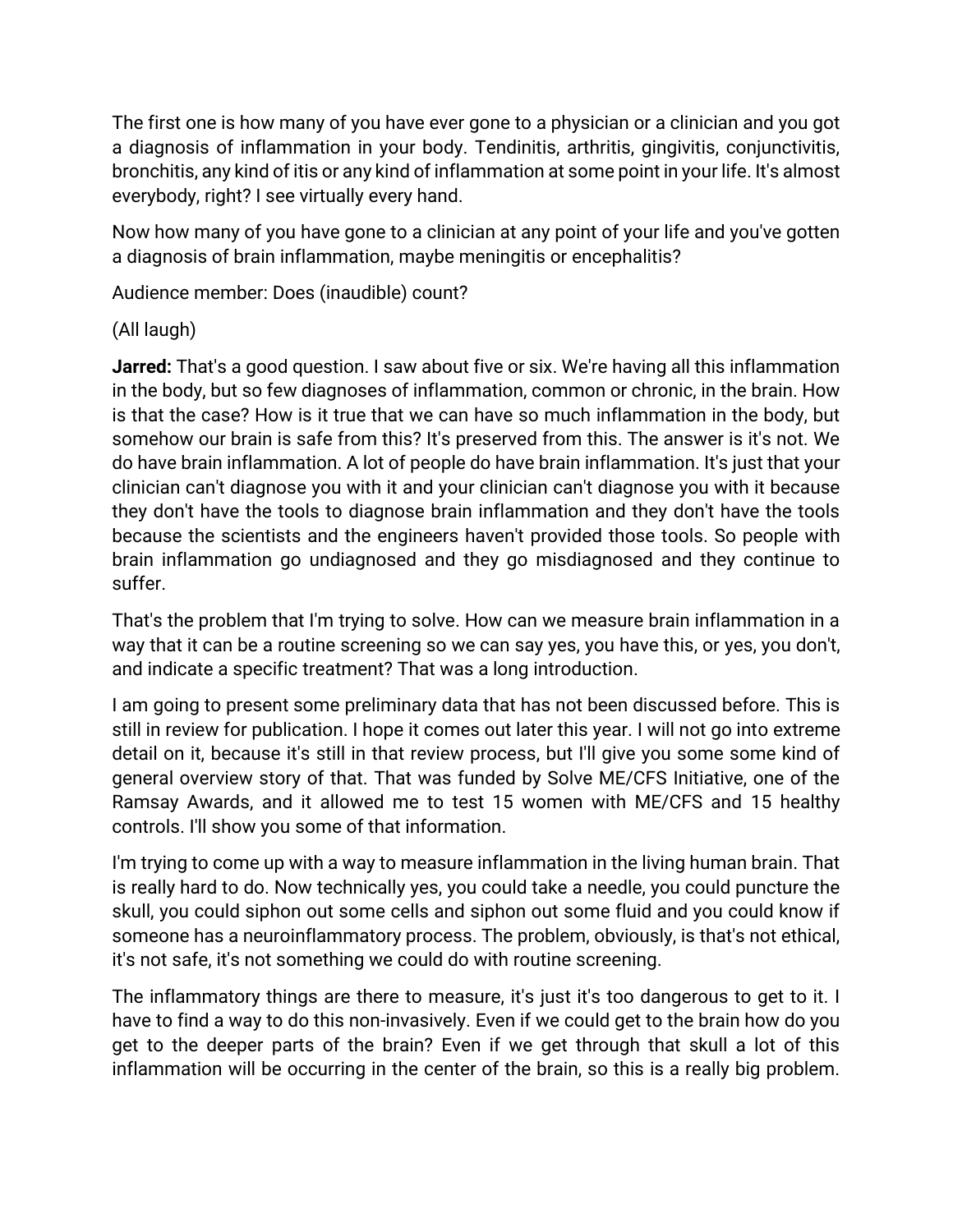You can't sample it like you sample blood. We have to come up with something different. That's gonna be a neuroimaging technique.

Before I can tell you about the neuroimaging technique, let me tell you what we need to measure. What does that mean when we say there's neuroinflammation?

These are microglia cells. You're familiar with the inflammatory response in your body. In your brain it's kind of similar, but it involves different cells and different pathways. In the brain you have these microglia and these cells are usually ... you can kind of see in the top-left, they're usually in this patrolling state. They're looking around for problems, viruses or bacteria. When they find a problem they pull in those arms, those processes, and they take that state you see on the bottom right. That's a hyperactive, hypermobile, pro-inflammatory state.

When they're in that state they pump out a bunch of pro-inflammatory chemicals: interleukin-6, tumor necrosis factor alpha, interleukin-1 beta, you've heard these things elsewhere. These chemicals make the central nervous system adopt an attack state so it takes care of the problem, but those cytokines that are released do something else. They also change the way your brain functions and it causes something called a sickness response.

You might recognize these. You might recognize these with a lot of chronic illness and if you don't have a chronic illness, if you've ever had a severe flu, you will recognize these symptoms. This is kind of echoing some things you've heard before. These cytokines change the way the neurons function in a way to make you feel horrible. That's the design of it, as you heard just a little while ago.

It'll cause body aches and pains, severe fatigue. It'll make it hard to think, hard to concentrate, hard to memorize things. It may cause a little bit of anxiety. It'll slow you down, psychomotor slowing. It'll make you not want to be around people and it will lower your motivation and make things not as enjoyable. It'll just make you feel bad. Malaise. That's the function of cytokines released within the brain and the reason why that exists, as you heard, is to get you in bed so your body will fight off that infection and so you don't spread it.

There's a lot of different areas where these cytokines work. I'm not gonna go through the neuroanatomy.

The subgenual ACC controls a lot of the mood stuff. Amygdala, insula, these are regions you've probably heard of before, but we're not gonna go in those in-depth. I'll show you a few in a little bit, but there are several known regions that mediate these sickness responses when they're inflamed.

That's how these cells are supposed to work. They're supposed to detect a problem, they take that hyperactive state, they fight off the problem and they go back to normal. The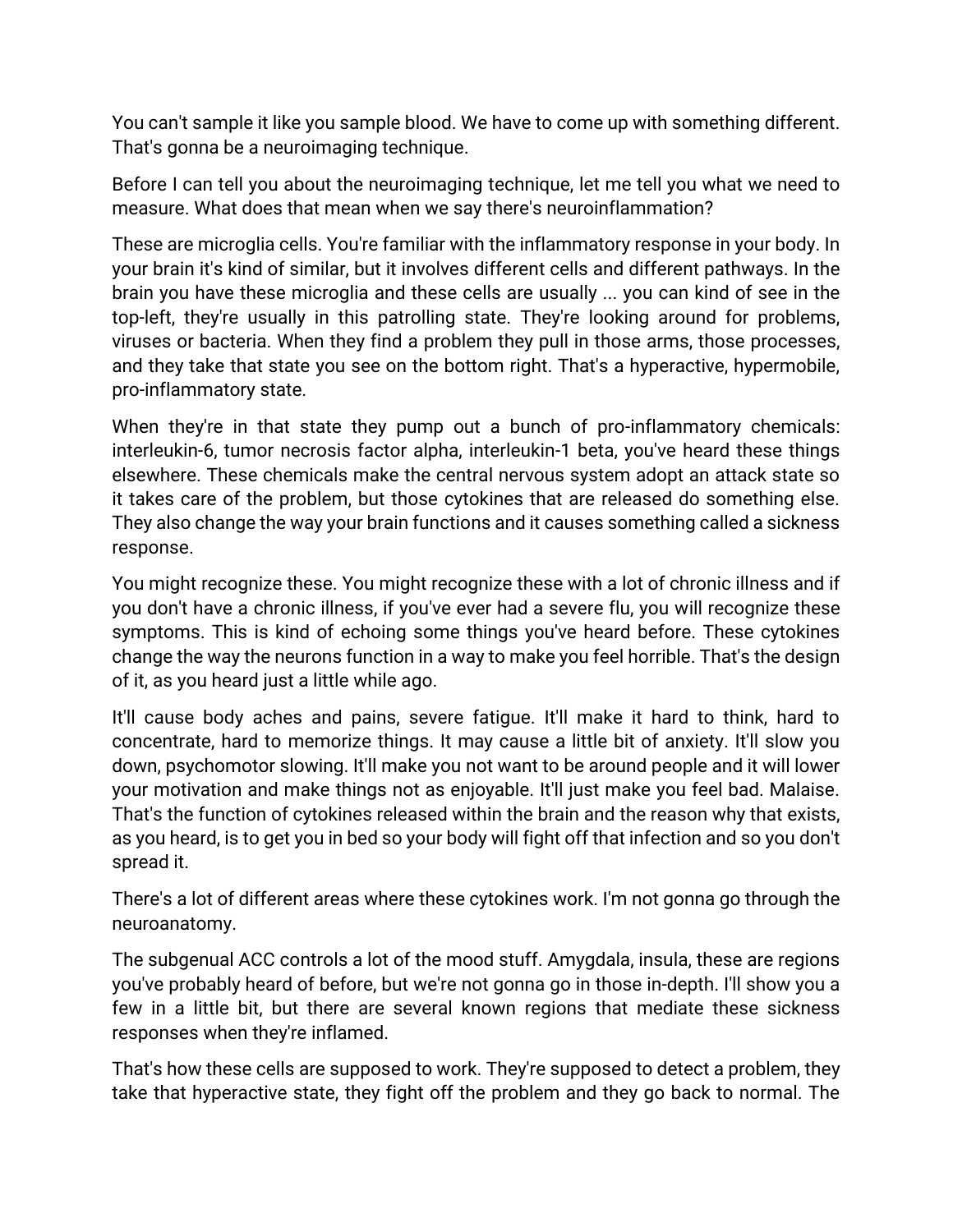problem is, as we now know, that those microglia can adopt a primed state, a hypersensitive state, and then they look more like the upper-right. They're like angry microglia cells and they're hypersensitive and it takes very little to set them off. There's quite a few things that can push them into that state.

Once they're hypersensitive you may take a walk for two minutes and the cortisol you produce or the beta endorphins you produce might be enough to cause those now primed microglia to go into they're fully activated state, pump out those pro-inflammatory cytokines and make you feel horrible. Someone may get sick multiple times a day, because they can move in and out of this state within a few seconds. You have these triggers that should not normally make you feel sick that, because the central immune system is primed, it's reacting as if you just had a severe infection and all you did was take a walk. That's what we think is happening.

How do we pick that up? What I would love to do would be able to measure the cytokines directly, the interleukin-6, the TNF alpha. If we could measure those in the brain noninvasively, that would be incredible. The problem is we have no idea how to do that. They're too small and they're not made up of different enough stuff for us to pick it up with any of the known scanning techniques we have. If anyone has any ideas how to do that you can talk to me at any time. I would love to hear that.

In lieu of doing that, in the meantime, there are some things we can pick up with MRI scanners. This is a technique called magnetic resonance spectroscopy. It allows us to get things, like lactate. These are things that are associated with neuroinflammation. Lactate is something that in a healthy brain you should not see any of it and it's because you really only see a buildup of lactate when that area of the brain is not receiving enough oxygen and enough glucose to feed the metabolic requests. That means that something is going on that's so significant that the normal blood supply can't meet that demand and so it converts over to an alternative energy source and you get lactate production. We consider lactate, if we find it in the brain, to be indicative of neuroinflammation.

There's some other ones as well. I'm just gonna pick another one, myo-inositol, is something that you see in microglia, but not in neurons. If you see a lot of myo-inositol somewhere in the brain where there's supposed to be neurons, that suggests that the microglia have kind of crowded out the neurons and they're aggregating there.

We can use this scan to quantify a lot of things that indicate neuroinflammation and it allows us to get maps like this. I'm gonna switch over to the other side, so I don't ignore this side of the room. We can get 3D maps of the entire brain and this is really cool. This gives us the potential ability to take a patient, put them in the scanner, scan them for 20 minutes and be able to read that data as it comes out and say hey, there's something wrong here. There is a spot in your brain that has elevated lactate. There might be something going on here. A lot of potential with this.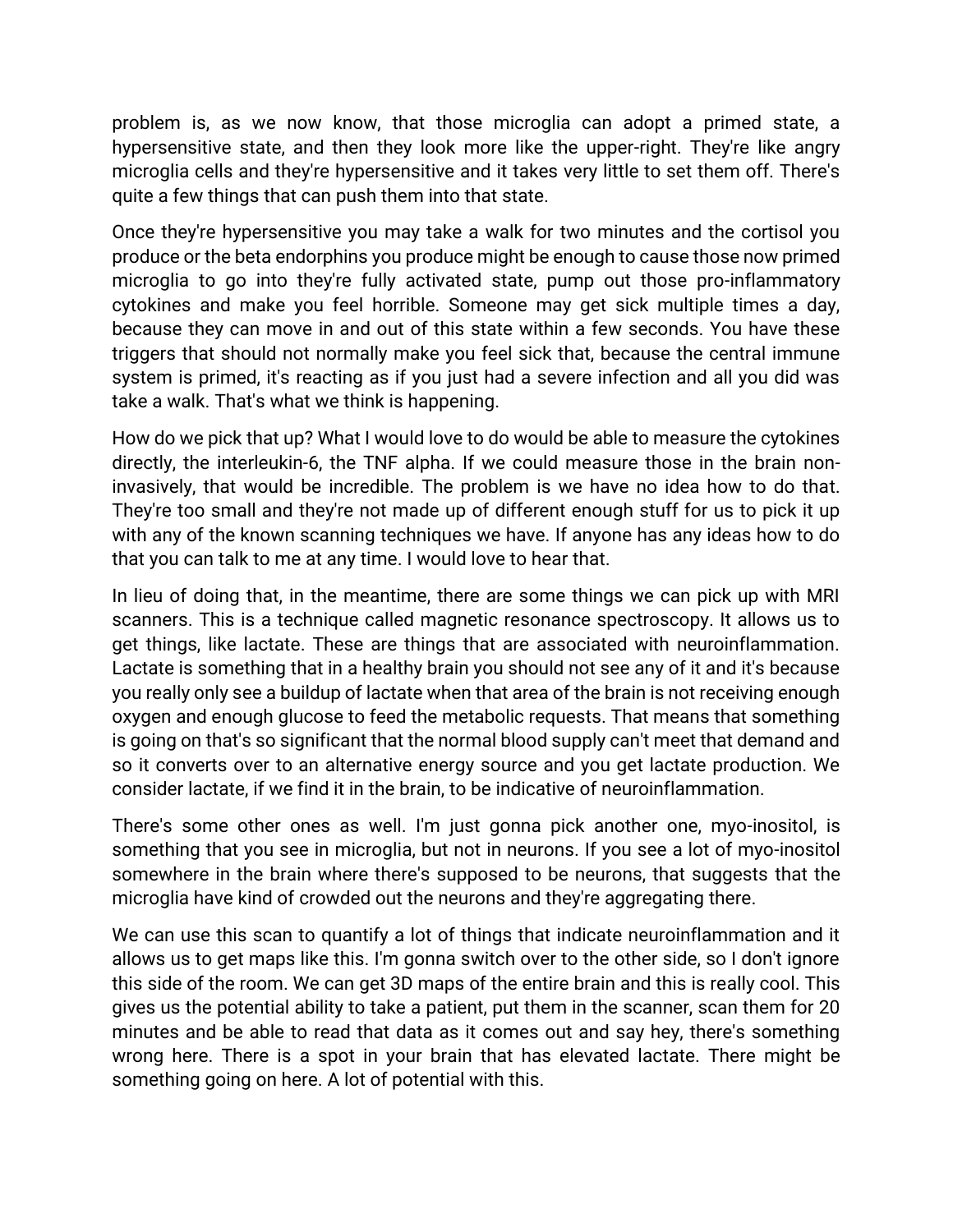It allows us to do patient versus control. This is on the right you see healthy a individual, on the left you see someone with ME/CFS. This is an increase of the neuroinflammatory markers. This is choline. We can look throughout the brain and say look, you have widespread neuroinflammatory markers.

Let me tell you some of the results. They look pretty good. For this talk I'm gonna focus mostly on lactate. You saw there were other things, but we don't have time to go through all of them. Just looking at lactate, lactate we found in our 15 versus 15 was elevated throughout the brain, in many, many regions of the ME/CFS brain, which is what we would have hypothesized, and it was in the direction that we thought it would be. You can see here on the left is an average of the ME/CFS brain. I don't know if you can kind of tell the orientation. We're looking down from the side and the brain's kind of top-half's cut off. That's what we're looking at.

You can see those red areas. Those are areas where the lactate is about four times higher than normal than what we see in the healthy brain. On the left side you see a normal brain where you do not see that elevated lactate in the middle. You do see on that outside edge, I have to mention that little red strip, that's an artifact of the skull. That's not real lactate. That's just some technical stuff we have to work out as we improve the scan, but you can see the elevated lactate.

Another shot where you can just see that throughout the ME/CFS brain, on average, there is elevated lactate.

What's interesting is these regions are regions that we know mediate the sickness response. These are not just random regions. It's not the visual stuff. It's not how you smell. These are regions that mediate sickness response. We see elevated lactate in the cingulate. This is where the malaise comes from, the suffering component and the fatigue. The hippocampus has elevated lactate in ME/CFS, which would suggest there may be problems with memory formation. The thalamus is the switchboard for the entire brain, all of the sensory information is coming through there. We see elevations in the cerebellum, which could suggest there's psychomotor slowing and general motor impairment. Then we see elevations of lactate in the insula and this controls a lot of how you feel in your body and also anxiety. These key sickness response regions, we're seeing elevated lactate in them, which is exactly what would happen if ME/CFS is a neuroinflammatory disorder.

There's something else cool we can do with this MRI scan and that is we can get brain temperature with it too. With the same sequence, 20 minutes. I'm not gonna tell you how. It's a pretty cool technique. It's a little trick that you measure distance between a couple of peaks and it has to do with the water shift with temperature, but we can reliably get absolute brain temperature from this sequence. What you're looking at is behind someone's head, their brain's kind of cut out, and we can get 3D temperature and we can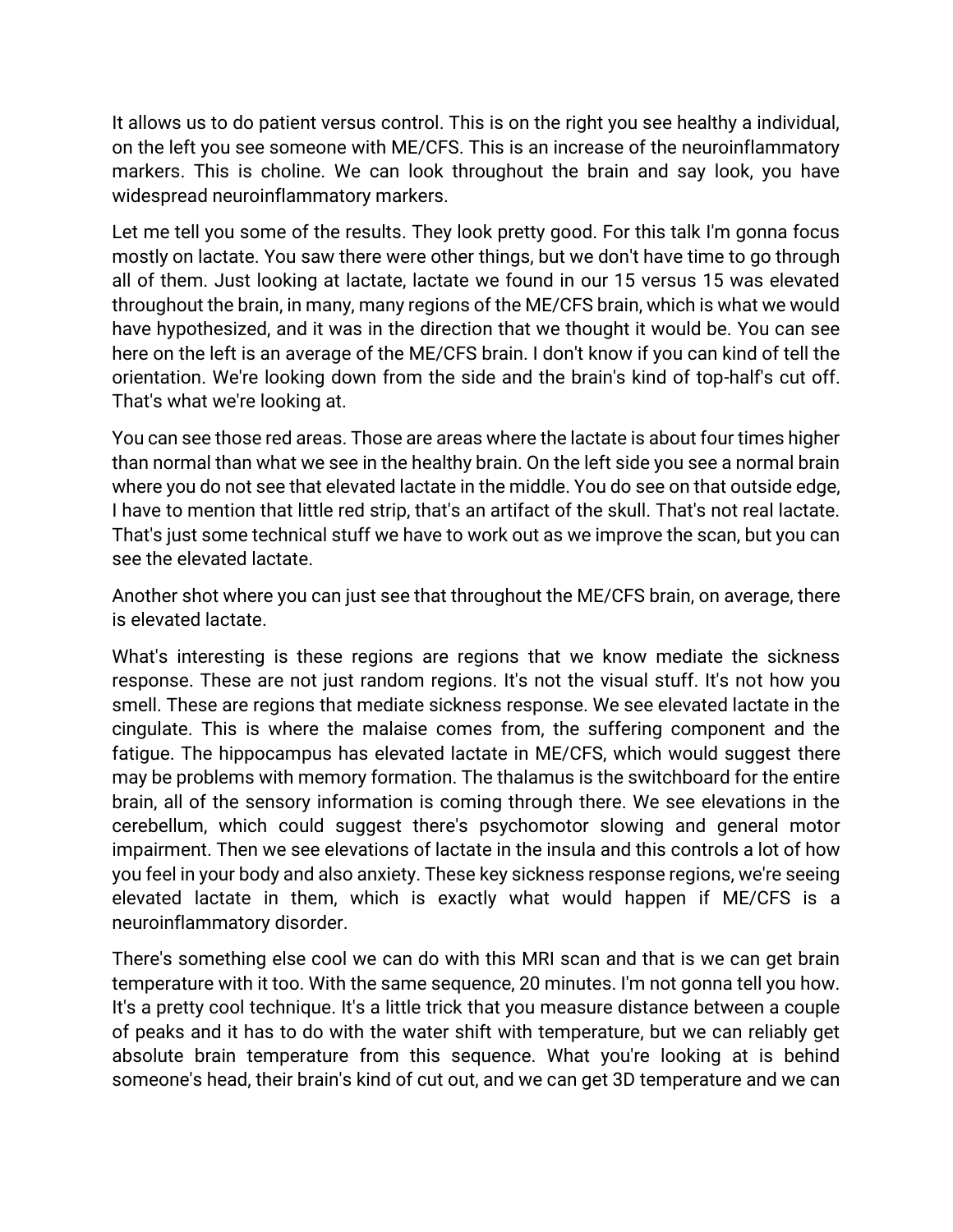see your cool spots and your warm spots. We can see if your whole brain is hot or if there's certain spots that are hot.

Now, why would we look at temperature? Just like the lactate, if you have a temperature buildup in your brain that suggests that the metabolic activity is so great that the circulating blood can't cool it off. That should only happen if you have a neuroinflammatory response, because you can't think hard enough to have your brain go that high.

## (Audience laughs)

What we're seeing is the ME/CFS brain is hot. It's hotter than a healthy control brain. These red spots you see on the left, these are about one degree Fahrenheit warmer on average than the control. Some of the patients have much warmer than that. On average it's about one degree Fahrenheit difference. That may not sound like a lot. In the brain that is a lot. That is enough to make you feel sick. If you go from a normal, like 99 Fahrenheit to 100, that's when you would start to feel symptoms. The brain is supposed to be very, very narrowly controlled with temperature, so this is enough to create the symptoms.

What's interesting is we're seeing the same regions where we see elevated lactate have elevated temperature. The insula and the thalamus and the cerebellum.

Now we're looking at from below. I switched it. The patients on the right. You can see the elevated temperature in the cerebellum. We get convergence of these different types of neuroinflammation centering on the same regions and that gives me a lot of confidence that we're actually measuring neuroinflammation.

Okay. Where are we at now? What are we gonna do with this? I do hope this will be a useful clinical scan, not just a research tool. We have to verify that it is neuroinflammation. I'll keep talking.

## (Audience laughs)

The way we do that is there is a positron emission tomography, PET, scan that uses TSPO. We're back to the same slide? That's cool. You can inject it, this TSPO ligand, and it goes to the microglia cells and it specifically has affinity for the cells when they're in their activated inflammatory state.

There's a PET scan that's a marker for microglia activation, which we would say is a proxy for neuroinflammation. This has only been done one time in ME/CFS that's published and that was in 2014. This is the results of their studies.

Their main regions they found where the thalamus, the cingulate, and the hippocampus. Those are regions where there seemed to be abnormal microglia activation. Now, did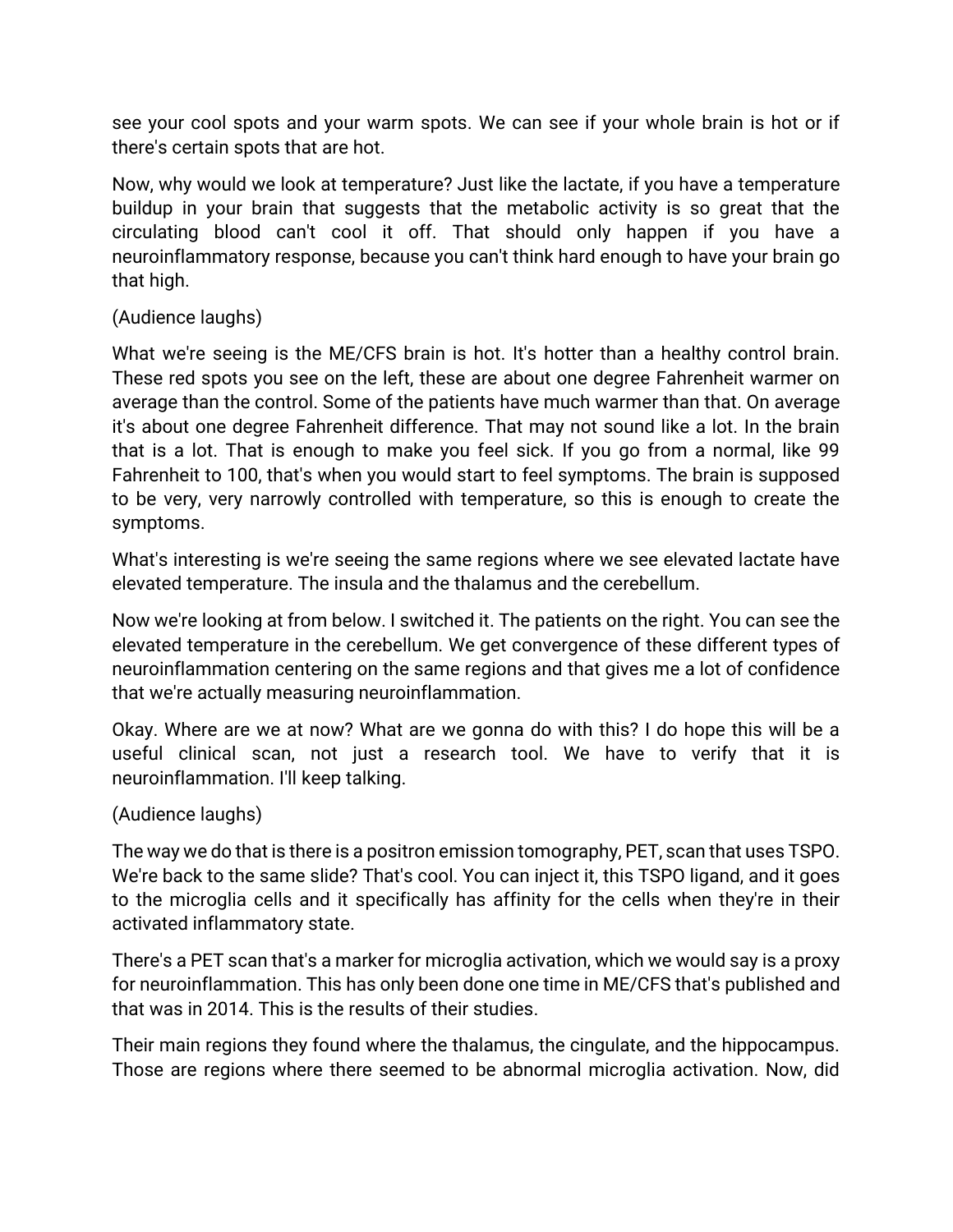those regions sound familiar? They should, 'cause that's the same regions we found with our spectroscopy scan with elevated lactate and that's very promising.

They also found the midbrain and pons, which are lower down and we haven't looked there yet. We have the ability to, but I just haven't analyzed it. We may have matches there.

Those are the brain regions. This scan, this study has to be replicated. The ligand they used was really old and now we have much, much better radioligands to better mark the activated microglia. This needs to be done again. We do not have funding to do this in ME/CFS, though we just received a grant from the American Fibromyalgia Syndrome Association to do this in fibromyalgia, which I think is a related disorder, so that should be informative. Now we have access to fluorine-18, DPA-714, that's a much better marker. I think it's gonna be a tremendously important study to do to say whether or not ME/CFS is a neuroinflammatory disorder.

There's also a group at Stanford, Dr. Michelle James and Dr. Jose Montoya, are gonna be using a very similar compound to look at severely ill ME/CFS patients and so doing very similar things at different locations on different severity levels of ME/CFS. Should be very, very important. Within about a year you'll see some interesting things there.

Last a research slide and then I'll conclude. We just received a grant from ME Research UK, so United Kingdom group, to look at leukocyte infiltration of the brain in ME/CFS. What we think might be happening is T cells and B cells might be penetrating the bloodbrain barrier, getting into the brain when they're not supposed to and contributing to this inflammatory response. Hopefully in a year we'll have the results from this and I can tell you whether it's the case. If we are able to find these cells in the brain it's gonna be really, really important to understanding the pathology of ME/CFS.

I was gonna tell you a story about how this tree got into this building. I don't have time, (audience laughs) so I'm gonna skip that. I've got something else I have to say. I have one minute.

I'm gonna conclude with something else. We could talk it with the drinks at five o'clock.

Audience member: You have two minutes.

Jarred: It's a long story. The point that I wanted to make is as you're hearing all these talks and we're all talking about different things. You've heard genetic stuff and metabolic stuff and T cell stuff and you've heard neuroinflammatory stuff and you'll hear more stuff. I hope no one's worried, trying to think which one of these things is right. Which one of these is the answer to ME/CFS, because I think it's becoming very clear, as we learn more about the body and more about ME/CFS, that all of these things are talking to each other and they're all working together. I think the problem with ME/CFS is this kind of ... these systems are holding each other in place in this pathological state and I think that's what